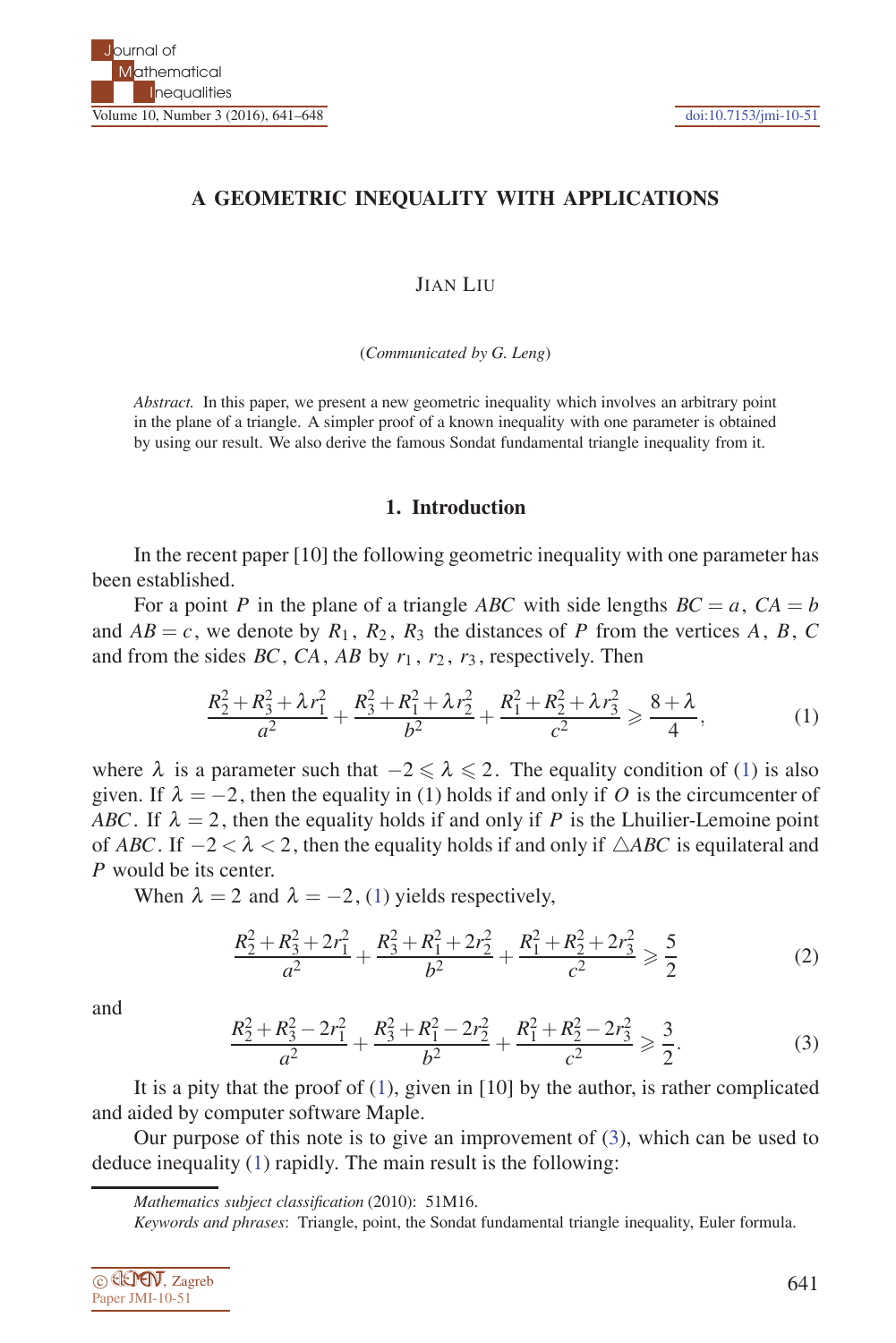THEOREM 1. *Let R be the circumradius of the triangle ABC and O be its circumcenter. Denote the distance between O and any point P in the plane by d . Then*

$$
\frac{R_2^2 + R_3^2 - 2r_1^2}{a^2} + \frac{R_3^2 + R_1^2 - 2r_2^2}{b^2} + \frac{R_1^2 + R_1^2 - 2r_3^2}{c^2} \ge \frac{3}{2} + \frac{d^2}{R^2},
$$
(4)

*with equality holds if and only if the point P lies on the line OK , where K is the Lhuilier-Lemoine point of ABC.*

Clearly, inequality (4) improves the ordinary inequality (3). It is interesting that the equality condition of (4) is very special (see Figure 1).



Figure 1: *Equality in* (4) *occurs iff P lies on the line OK .*

In the next section, we shall prove Theorem 1. In the third section, we shall use inequality (4) to give a simpler proof of inequality (1) and derive the Sondat fundamental triangle inequality.

## **2. Proof of Theorem 1**

In order to prove our theorems, we bring up "directed distances" (for the definition, see e.g. [9]). In what follows, we denote the directed distances from the point *P* to the sides *BC*,*CA*,*AB* of  $\triangle ABC$  by  $d_1$ ,  $d_2$ ,  $d_3$ , respectively. Denote the directed area of  $\triangle ABC$  and the area of the pedal triangle *DEF* of *P* with respect to  $\triangle ABC$  by  $S$ ,  $S_p$ , respectively. For simplicity, we also denote cyclic sums over the triples  $(a, b, c)$ ,  $(R_1, R_2, R_3)$   $(r_1, r_2, r_3)$  and  $(d_1, d_2, d_3)$  by ∑, for instance

$$
\sum ad_1 = ad_1 + bd_2 + cd_3,
$$
\n
$$
\sum d_1 \frac{b^2 - c^2}{a} = d_1 \frac{b^2 - c^2}{a} + d_2 \frac{c^2 - a^2}{b} + d_3 \frac{a^2 - b^2}{c},
$$
\n
$$
\sum \frac{R_2^2 + R_3^2 - 2r_1^2}{a^2} = \frac{R_2^2 + R_3^2 - 2r_1^2}{a^2} + \frac{R_3^2 + R_1^2 - 2r_2^2}{b^2} + \frac{R_1^2 + R_2^2 - 2r_3^2}{c^2}.
$$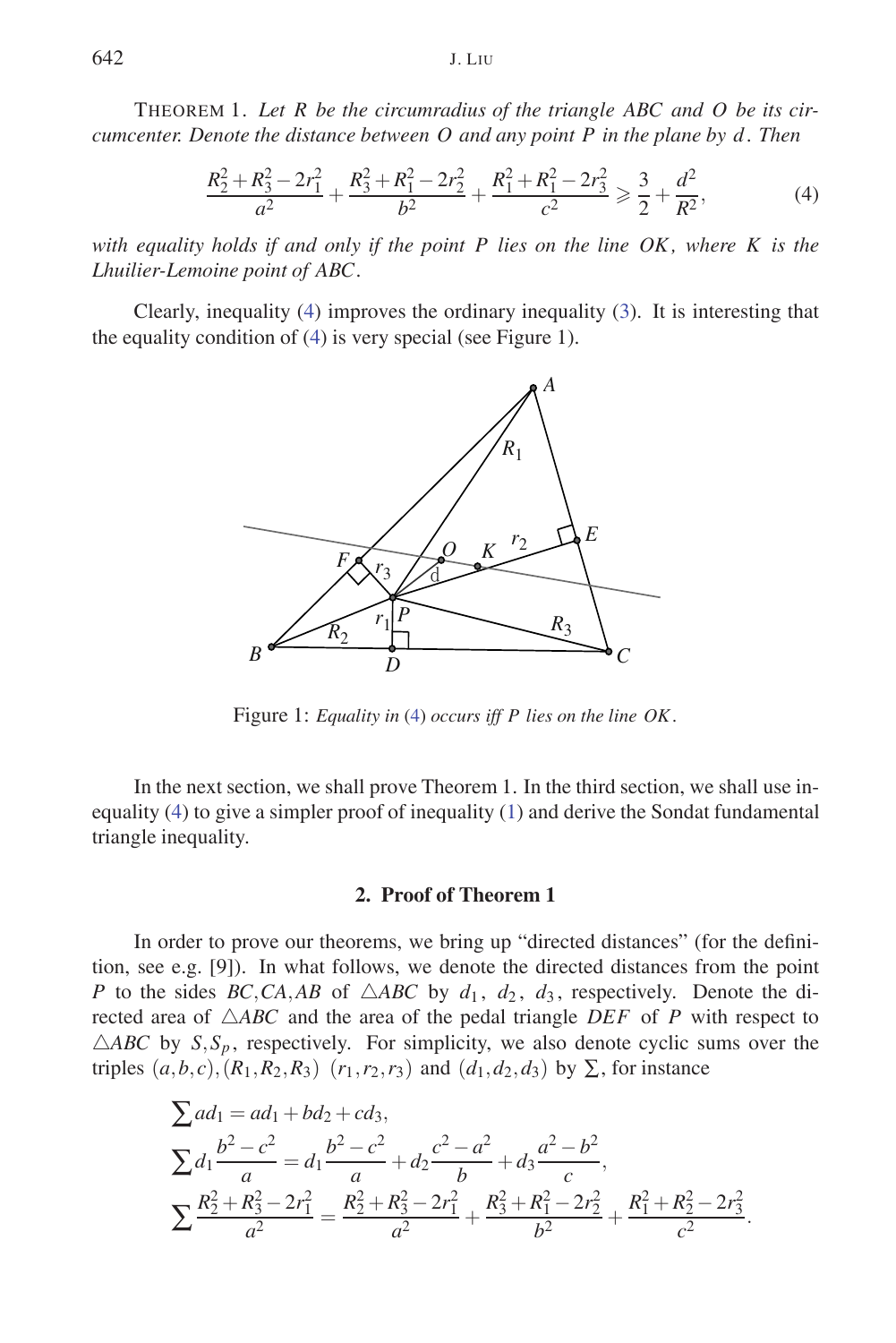

Figure 2:  $d_1 = r_1 > 0$ ,  $d_2 = r_2 > 0$ ,  $d_3 = -r_3 < 0$ .

Now, we are to prove Theorem 1.

*Proof.* Without loss of generality, we may assume that the triangle *ABC* has positive directed area  $(S > 0)$ . We firstly prove the following identity:

$$
\sum \frac{R_2^2 + R_3^2}{a^2} = \frac{1}{4S^2} \sum (2a^2 + b^2 + c^2) d_1^2 + \frac{1}{4S^2} \sum \frac{(b^2 + c^2)(b^2 + c^2 - a^2) d_2 d_3}{bc}.
$$
 (5)

For any point *P* in the plane of  $\triangle ABC$  (see Figure 2, where  $D, E$  and *F* are projections of *P* on the sides), we apply the law of cosines to  $\triangle PEF$ , then it is easy to obtain that

$$
EF = \sqrt{d_2^2 + d_3^2 + 2d_2d_3\cos A},\tag{6}
$$

where *A* denotes the angle  $\angle BAC$  of  $\triangle ABC$ . Since *PA* is a diameter of the circumradius of  $\triangle$ *PEF*, therefore  $EF = PA \sin A = R_1 \sin A$  and then the length of  $R_1$  is given by

$$
R_1 = \frac{\sqrt{d_2^2 + d_3^2 + 2d_2d_3\cos A}}{\sin A}.\tag{7}
$$

Thus, we have

$$
\sum \frac{R_2^2 + R_3^2}{a^2} = \sum R_1^2 \left(\frac{1}{b^2} + \frac{1}{c^2}\right)
$$
  
=  $\sum (d_2^2 + d_3^2 + 2d_2d_3\cos A) \left(\frac{1}{b^2} + \frac{1}{c^2}\right) \frac{1}{\sin^2 A}$   
=  $\frac{1}{4S^2} \sum (b^2 + c^2) (d_2^2 + d_3^2 + 2d_2d_3\cos A)$   
=  $\frac{1}{4S^2} \sum (b^2 + c^2) (d_2^2 + d_3^2) + \frac{1}{2S^2} \sum (b^2 + c^2) d_2d_3\cos A$   
=  $\frac{1}{4S^2} \sum (2a^2 + b^2 + c^2) d_1^2 + \frac{1}{4S^2} \sum \frac{(b^2 + c^2)(b^2 + c^2 - a^2) d_2d_3}{bc}$ ,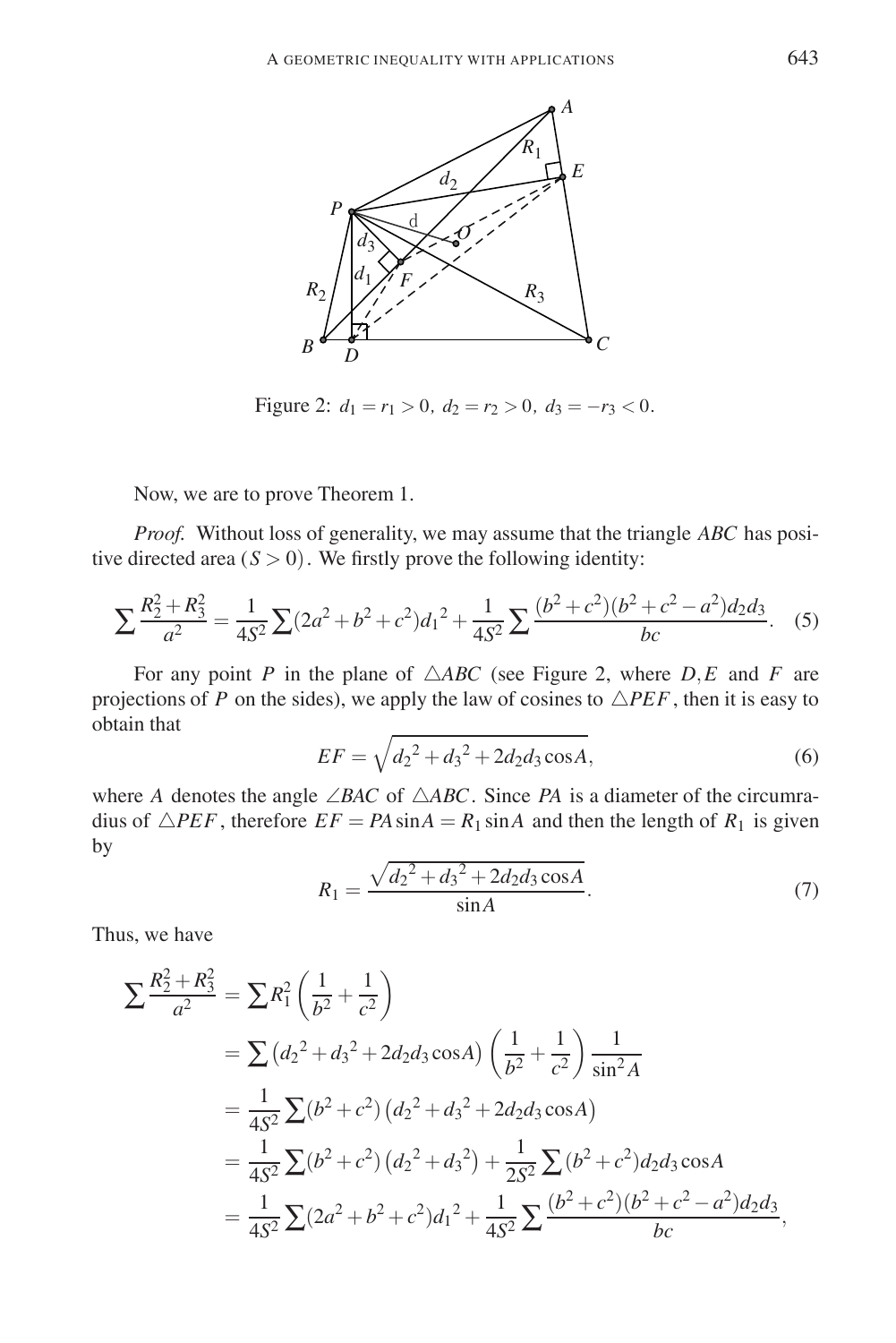where we used the area formula  $2S = bc \sin A$  and the law of cosines in  $\triangle ABC$ . The identity (5) is proved.

Next, we further make use of (5) to prove the following identity:

$$
\sum \frac{R_2^2 + R_3^2 - 2d_1^2}{a^2} + 4 \sum \frac{d_2 d_3}{bc} - \frac{5}{2} = \frac{1}{8S^2} \left( \sum d_1 \frac{b^2 - c^2}{a} \right)^2.
$$
 (8)

By the area relation  $\vec{S}_{\triangle PBC} + \vec{S}_{\triangle PCA} + \vec{S}_{\triangle PAB} = \vec{S}_{\triangle ABC}$ , we get

$$
\sum ad_1 = 2S. \tag{9}
$$

In addition, by  $\vec{S}_{\triangle DEF} = \vec{S}_{\triangle PEF} + \vec{S}_{\triangle PFD} + \vec{S}_{\triangle PDE}$  and  $\vec{S}_{\triangle PEF} = \frac{1}{2}d_2d_3\sin A = \frac{S}{bc}d_2d_3$ etc., we obtain the following identity:

$$
\frac{S_p}{S} = \sum \frac{d_2 d_3}{bc}.\tag{10}
$$

Using (5), (9), (10), and the equivalent form of Heron's formula will be as follows:

$$
16S^2 = 2b^2c^2 + 2c^2a^2 + 2a^2b^2 - a^4 - b^4 - c^4,
$$
\n(11)

we have that

$$
\sum \frac{R_2^2 + R_3^2 - 2d_1^2}{a^2} + 4 \sum \frac{d_2 d_3}{bc} - \frac{5}{2}
$$
\n
$$
= \sum \frac{R_2^2 + R_3^2}{a^2} - 2 \sum \frac{d_1^2}{a^2} + 4 \sum \frac{d_2 d_3}{bc} - \frac{5(\sum ad_1)^2}{8S^2}
$$
\n
$$
= \frac{1}{4S^2} \sum (2a^2 + b^2 + c^2) d_1^2 + \frac{1}{4S^2} \sum \frac{(b^2 + c^2)(b^2 + c^2 - a^2) d_2 d_3}{bc} - 2 \sum \frac{d_1^2}{a^2}
$$
\n
$$
+ 4 \sum \frac{d_2 d_3}{bc} - \frac{5(\sum a^2 d_1^2 + 2 \sum b c d_2 d_3)}{8S^2}
$$
\n
$$
= \frac{1}{4S^2} \sum \left(2a^2 + b^2 + c^2 - \frac{8S^2}{a^2} - \frac{5a^2}{2}\right) d_1^2
$$
\n
$$
+ \frac{1}{4S^2} \sum \left[\frac{(b^2 + c^2)(b^2 + c^2 - a^2)}{bc} + \frac{16S^2}{bc} - 5bc\right] d_2 d_3
$$
\n
$$
= \frac{1}{4S^2} \sum \left(b^2 + c^2 - \frac{a^2}{2} - \frac{2b^2c^2 + 2c^2a^2 + 2a^2b^2 - a^4 - b^4 - c^4}{2a^2}\right) d_1^2
$$
\n
$$
+ \frac{1}{4S^2} \sum \frac{(b^2 + c^2)(b^2 + c^2 - a^2) + 2c^2a^2 + 2a^2b^2 - a^4 - b^4 - c^4 - 3b^2c^2}{bc}
$$
\n
$$
= \frac{1}{8S^2} \sum \frac{(b^2 - c^2)^2}{a^2} d_1^2 - \frac{1}{4S^2} \sum \frac{(a^2 - b^2)(a^2 - c^2)}{bc} d_2 d_3
$$
\n
$$
= \frac{1}{8S^2} (\sum d_1 \frac{b^2 - c^2}{a})^2.
$$

Hence, identity (8) is proved.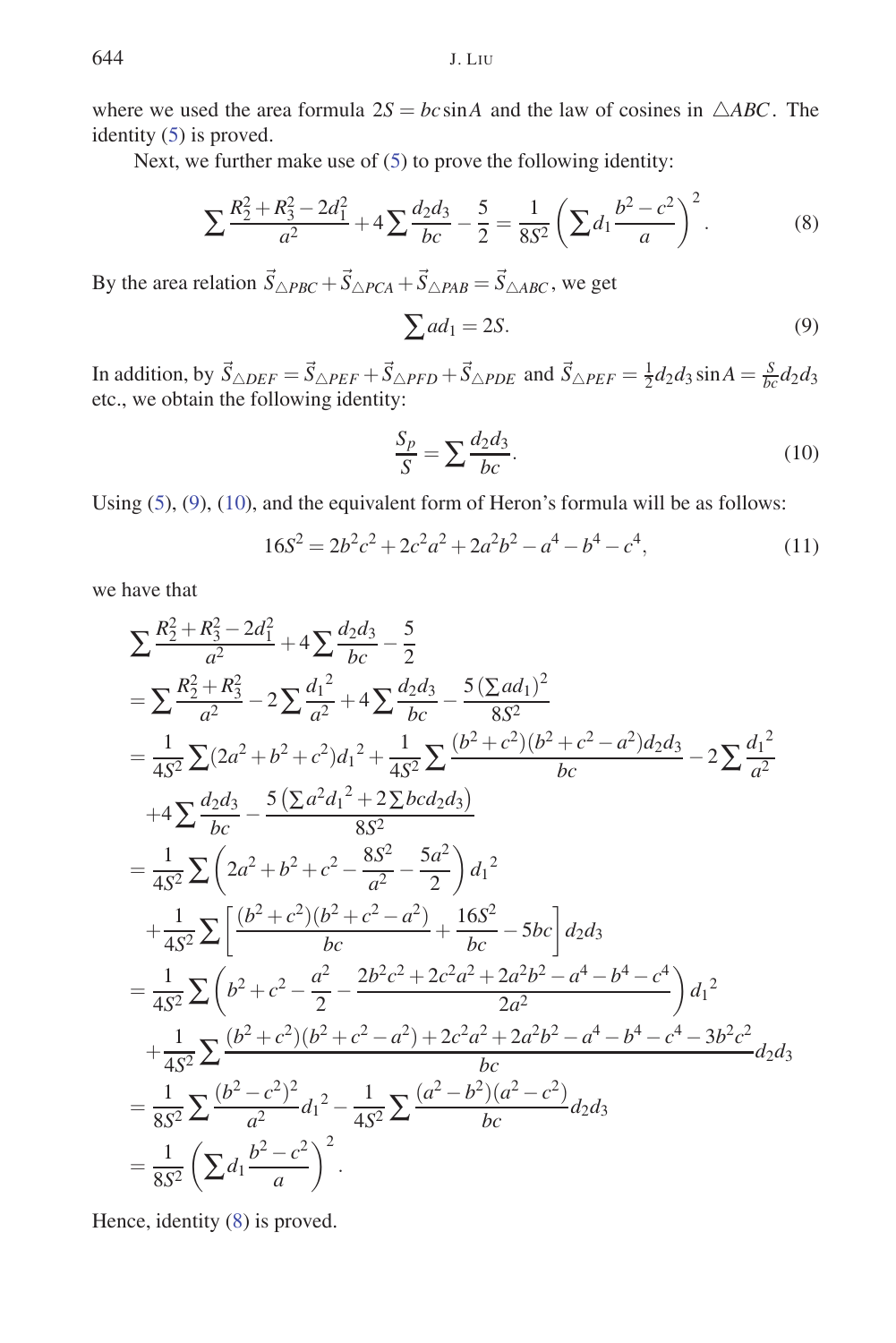By  $(8)$  and  $(10)$ , we have

$$
\sum \frac{R_2^2 + R_3^2 - 2d_1^2}{a^2} + 4\frac{S_p}{S} - \frac{5}{2} = \frac{1}{8S^2} \left( \sum d_1 \frac{b^2 - c^2}{a} \right)^2.
$$
 (12)

Note that the following well-known identity (see e.g. [4, 9.5]):

$$
\frac{d^2}{R^2} = 1 - \frac{4S_p}{S}.\tag{13}
$$

We obtain the following identity from  $(12)$ :

$$
\sum \frac{R_2^2 + R_3^2 - 2d_1^2}{a^2} = \frac{3}{2} + \frac{d^2}{R^2} + \frac{1}{8S^2} \left( \sum d_1 \frac{b^2 - c^2}{a} \right)^2,
$$
 (14)

which implies that the following inequality holds:

$$
\sum \frac{R_2^2 + R_3^2 - 2d_1^2}{a^2} \ge \frac{3}{2} + \frac{d^2}{R^2}.
$$
 (15)

Since  $d_1^2 = r_1^2$ , etc., inequality (4) follows from (15). Also, one sees that the equality in (4) holds if and only if

$$
\sum d_1 \frac{b^2 - c^2}{a} = 0,\t\t(16)
$$

which signifies that the point *P* lies on a line. Obviously, the trilinear coordinate  $(a:$  $b : c$ ) of the Lhuilier-Lemoine point *K* satisfies equation (16). Also, it is easy to check that the identity  $\sum (b^2 + c^2 - a^2)(b^2 - c^2) = 0$ , which shows that the trilinear coordinate  $(a(b^2+c^2-a^2): b(c^2+a^2-b^2): c(a^2+b^2-c^2))$  of the circumcenter *O* satisfies (16). Therefore, the equality of (4) holds if and only if *P* lies on the line *OK*. This completes the proof of Theorem 1.  $\square$ 

### **3. Applications of Theorem 1**

In this section, we provide two applications of Theorem 1.

Firstly, we use Theorem 1 to give a simpler proof of the parameterized inequality (1) as follows:

By (13), we know that inequality (4) of Theorem 1 is equivalent to

$$
\sum \frac{R_2^2 + R_3^2 - 2d_1^2}{a^2} + 4 \sum \frac{d_2 d_3}{bc} - \frac{5}{2} \ge 0.
$$
 (17)

Hence, if the real number  $\lambda$  satisfies  $\lambda \ge -2$ , then

$$
\sum \frac{R_2^2 + R_3^2 - 2d_1^2}{a^2} + 4 \sum \frac{d_2 d_3}{bc} - \frac{5}{2} + \frac{\lambda + 2}{2} \sum \left(\frac{d_2}{b} - \frac{d_3}{c}\right)^2 \ge 0,
$$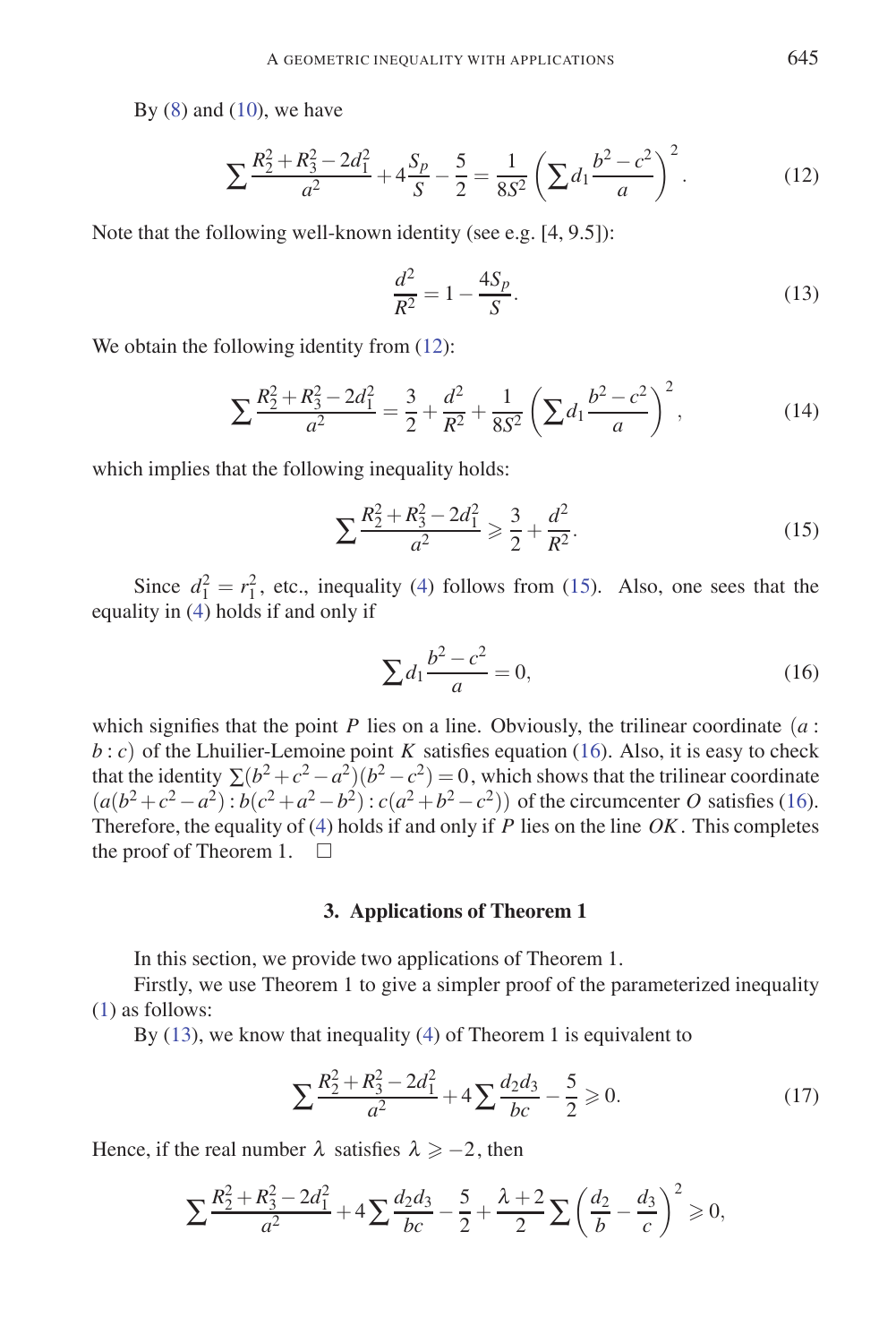which is equivalent to

$$
\sum \frac{R_2^2 + R_3^2 + \lambda d_1^2}{a^2} + (2 - \lambda) \sum \frac{d_2 d_3}{bc} \ge \frac{5}{2}.
$$
 (18)

Further, using (10), (13) and noticing that  $d_1^2 = r_1^2$  etc., we can obtain the following inequality:

$$
\frac{R_2^2 + R_3^2 + \lambda r_1^2}{a^2} + \frac{R_3^2 + R_1^2 + \lambda r_2^2}{b^2} + \frac{R_1^2 + R_2^2 + \lambda r_3^2}{c^2} \ge \frac{8 + \lambda}{4} + \frac{(2 - \lambda)d^2}{4R^2},\qquad(19)
$$

where  $\lambda \ge -2$ .

From the above inequality, one can see that inequality (1) holds for  $-2 \le \lambda \le 2$ and the equality condition of (1) is easily obtained.

REMARK 1. Inequality  $(19)$  is an unified generalization of inequalities  $(1)$ ,  $(2)$ , (3) and (4).

REMARK 2. By Theorem 1 and the area inequality  $S \geq 4S_p$  following from (13), we can easily deduce the following interesting inequality:

$$
\sum \frac{R_2^2 + R_3^2 - 2r_1^2}{a^2} + \frac{S_p^2}{S^2} \ge \frac{25}{16},\tag{20}
$$

which is weaker than (4) but stronger than (3). Equality in (20) holds if and only if *P* is the circumcenter of  $\triangle ABC$  or *P* lies on the line *OK* and  $S_p$ : *S* = 4:15.

In the following, we shall give another more interesting application of Theorem 1, namely, to use (4) to derive the Sondat fundamental triangle inequality (see [4, inequality 13.8]), stating that

$$
s^4 - 2(2R^2 + 10Rr - r^2)s^2 + r(4R + r)^3 \le 0,
$$
\n(21)

where  $s$ ,  $R$  and  $r$  are the semi-perimeter, circumcenter and inradius of arbitrary triangle *ABC*, respectively. Equality in (21) holds if and only if  $\triangle ABC$  is isosceles.

There are several proofs of the fundamental triangle inequality in the literature (see e.g., [1], [3], [5], [13]–[15]). However, the inequalities from which the fundamental triangle inequality can be deduced are rare. We now deduce (21) from (4) as follows:

In Theorem 1, we take the point *P* to be the incenter of  $\triangle ABC$ . Then, by Pythagoras theorem, we have  $R_2^2 - r_1^2 = (s - b)^2$  and  $R_3^2 - r_1^2 = (s - c)^2$ . Also, the distance *d* in this setting is given by the well-known Euler formula, i.e.,

$$
d^2 = R^2 - 2Rr.\tag{22}
$$

Thus, it follows from (4) that

$$
\sum \frac{(s-b)^2 + (s-c)^2}{a^2} \ge \frac{5}{2} - \frac{2r}{R}.
$$
 (23)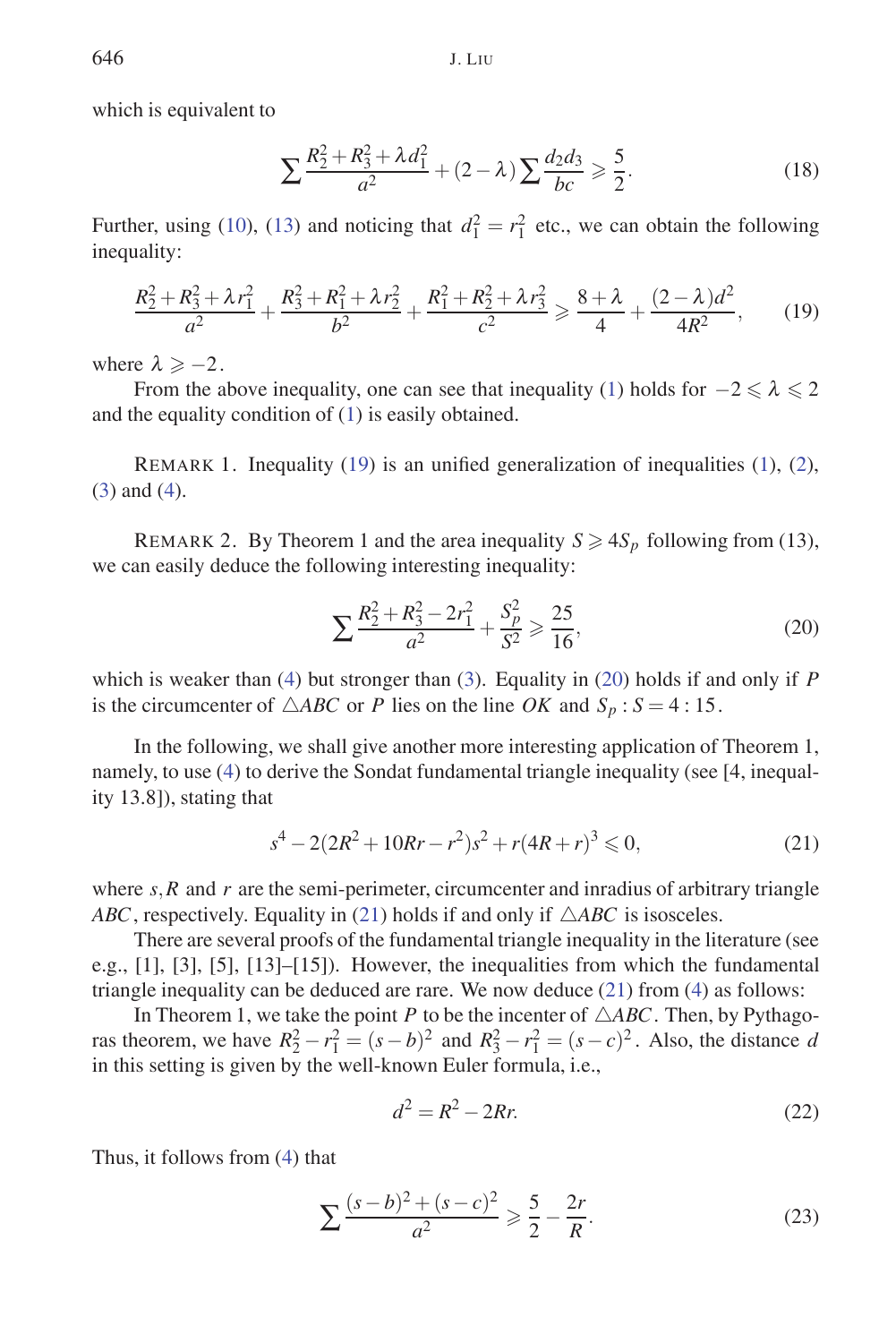Next, we calculate the left of (22) in terms of *R*,*r* and *s*. Since

$$
\sum \frac{(s-b)^2 + (s-c)^2}{a^2}
$$
  
=  $\frac{1}{a^2b^2c^2} \sum b^2c^2 [2s^2 - 2(b+c)s + b^2 + c^2]$   
=  $\frac{1}{(abc)^2} [2s^2 \sum b^2c^2 - 2s \sum (2s-a)b^2c^2 + \sum b^2c^2(b^2 + c^2)]$   
=  $\frac{1}{(abc)^2} [-2s^2 \sum b^2c^2 + 2sabc \sum bc + \sum b^2c^2 \sum a^2 - (abc)^2].$ 

Then, with the following known identities (see e.g. [12, pp. 52–55]):

$$
abc = 4Rrs,\tag{24}
$$

$$
\sum bc = s^2 + 4Rr + s^2,\tag{25}
$$

$$
\sum a^2 = 2s^2 - 8Rr - 2r^2,
$$
\n(26)

$$
\sum b^2 c^2 = s^4 - 2r(4R - r)s^2 + r^2(4R + r)^2,
$$
\n(27)

we easily obtain the following identity:

$$
\sum \frac{(s-b)^2 + (s-c)^2}{a^2} = \frac{-s^4 + 2(12R^2 + 2Rr - r^2)s^2 - r(4R+r)^3}{8s^2R^2}.
$$
 (28)

Furthermore, one gets

$$
\sum \frac{(s-b)^2 + (s-c)^2}{a^2} + \frac{2r}{R} - \frac{5}{2} = \frac{-s^4 + 2(2R^2 + 10Rr - r^2)s^2 - r(4R + r)^3}{8s^2R^2}.
$$
 (29)

Finally, with inequality (23) and (29), we can conclude that inequality (21) holds.

According to the equality condition of (4), we know that the equality in (21) holds if and only if the incenter  $I$ , the circumcenter  $O$  and the Lhuilier-Lemoine point  $K$  of triangle *ABC* are collinear. Note that the trilinear corrdinates of the points *I*,*O* and *K* are  $(1:1:1)$ ,  $(b^2+c^2-a^2:c^2+a^2-b^2:a^2+b^2-c^2)$ , and  $(a:b:c)$ , respectively. These three points are collinear if and only if

$$
\begin{vmatrix} 1 & 1 & 1 \ b^2 + c^2 - a^2 & c^2 + a^2 - b^2 & a^2 + b^2 - c^2 \ a & b & c \end{vmatrix} = 0,
$$

from which we easily obtain

$$
2(b-c)(c-a)(a-b) = 0.
$$

We therefore conclude that the equality in (21) holds if and only if  $\triangle ABC$  is isosceles.

REMARK 3. If we take the point *P* to be the centroid of *ABC* in inequality (17), then the following inequality follows:

$$
\sum \frac{2m_b^2 + 2m_c^2 - h_a^2}{a^2} + 2\sum \frac{h_b h_c}{bc} \geqslant \frac{45}{4},\tag{30}
$$